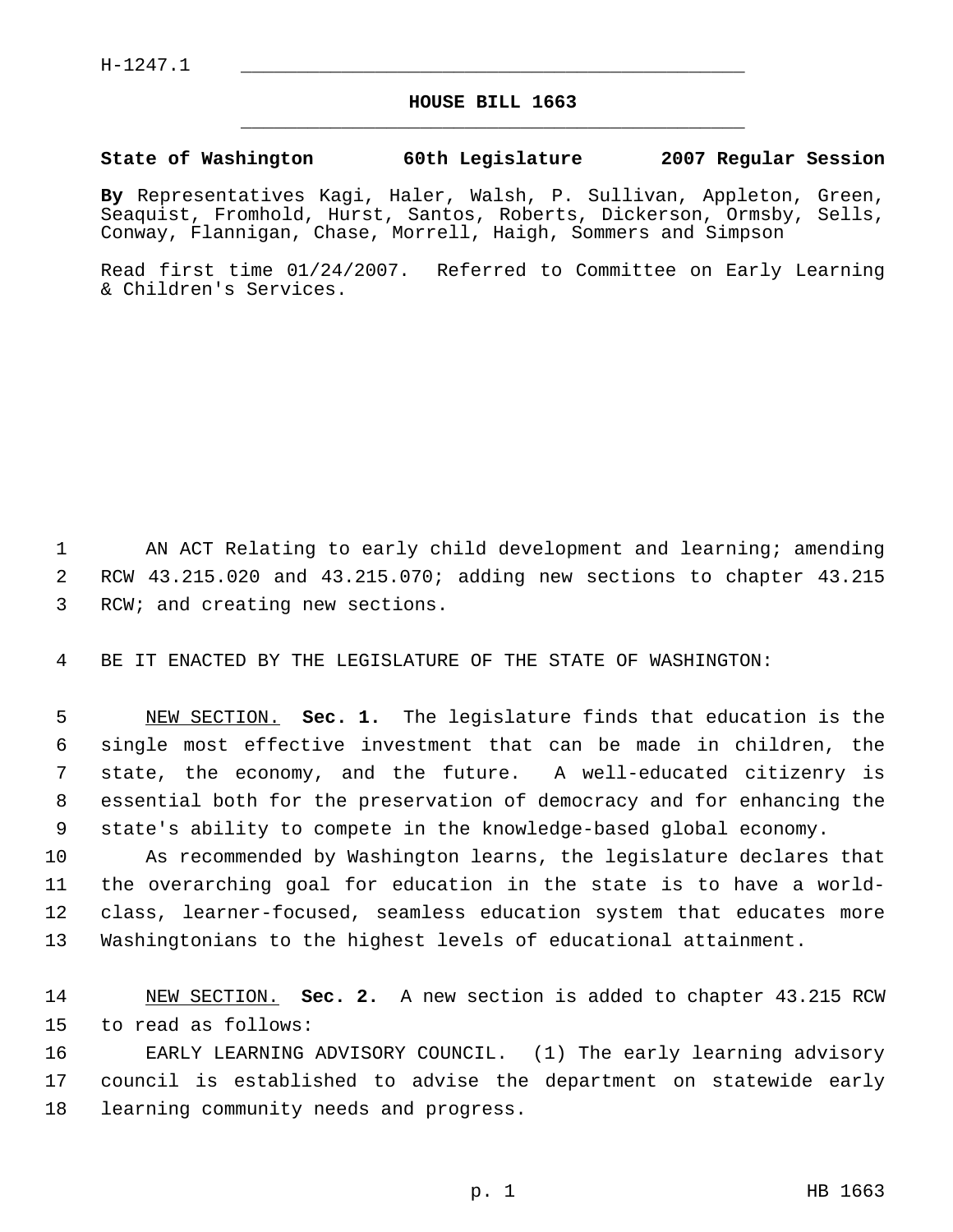(2) The council shall work in conjunction with the department to develop a statewide early learning plan that crosses systems and sectors to promote alignment of private and public sector actions, objectives, and resources, and to ensure school readiness.

 (3) The council shall include diverse, statewide representation from public, nonprofit, and for-profit entities. Its membership shall reflect regional, racial, and cultural diversity to adequately represent the needs of all children and families in the state.

 (4) Council members shall serve two-year terms. However, to stagger the terms of the council, the initial appointments for twelve of the members shall be for one year. Once the initial one-year to two-year terms expire, all subsequent terms shall be for two years, with the terms expiring on June 30th of the applicable year. The terms shall be staggered in such a way that, where possible, the terms of members representing a specific group do not expire simultaneously.

 (5) The council shall consist of not more than twenty-five members, as follows:

 (a) The governor shall appoint at least one representative from each of the following: The department, the office of financial management, the department of social and health services, the department of health, the higher education coordinating board, and the state board for community and technical colleges;

 (b) One representative from the office of the superintendent of public instruction, to be appointed by the superintendent of public instruction;

 (c) At least six leaders in early childhood education, to be 27 appointed by the governor;

 (d) Two members of the house of representatives and two members of the senate, to be appointed by the speaker of the house of representatives and the president of the senate, respectively;

 (e) Two parents, one of whom serves on the department's parent advisory council, to be appointed by the governor;

 (f) Two representatives of the private-public partnership created in RCW 43.215.070, to be appointed by the partnership board; and

 (g) The executive director of the governor's office of Indian affairs.

(6) The council shall be cochaired by one representative of a state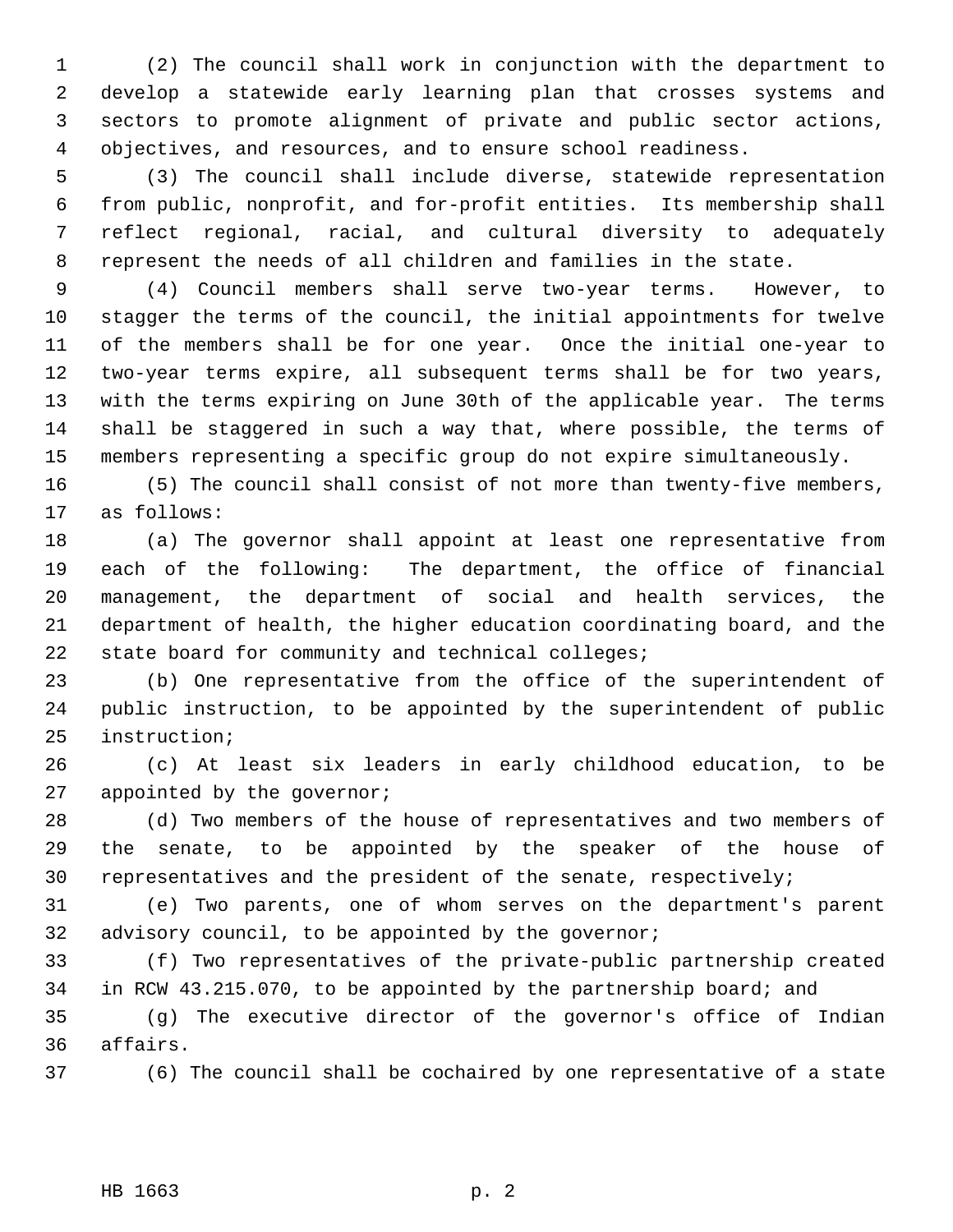agency and one nongovernmental member, to be elected by the council for two-year terms;

 (7) Each member of the board shall be compensated in accordance with RCW 43.03.240 and reimbursed for travel expenses incurred in carrying out the duties of the board in accordance with RCW 43.03.050 and 43.03.060.

(8) The department shall provide staff support to the council.

 NEW SECTION. **Sec. 3.** A new section is added to chapter 43.215 RCW to read as follows:

 FIVE-STAR VOLUNTARY RATING SYSTEM. Subject to the availability of amounts appropriated for this specific purpose, the department, in collaboration with community and statewide partners, shall implement a five-star voluntary rating system applicable to licensed or certified child care centers and homes and early education programs. The purpose of the rating system is to give parents better information about the quality of child care and early education programs, and to increase the quality of early learning programs throughout the state. Nothing in this section changes the department's responsibility to collectively bargain over mandatory subjects.

 **Sec. 4.** RCW 43.215.020 and 2006 c 265 s 103 are each amended to read as follows:

 (1) The department of early learning is created as an executive branch agency. The department is vested with all powers and duties transferred to it under this chapter and such other powers and duties as may be authorized by law.

 (2) The primary duties of the department are to implement state early learning policy and to coordinate, consolidate, and integrate child care and early learning programs in order to administer programs and funding as efficiently as possible. The department's duties include, but are not limited to, the following:

 (a) To support both public and private sectors toward a comprehensive and collaborative system of early learning that serves parents, children, and providers and to encourage best practices in 34 child care and early learning programs;

(b) To improve parent education and support;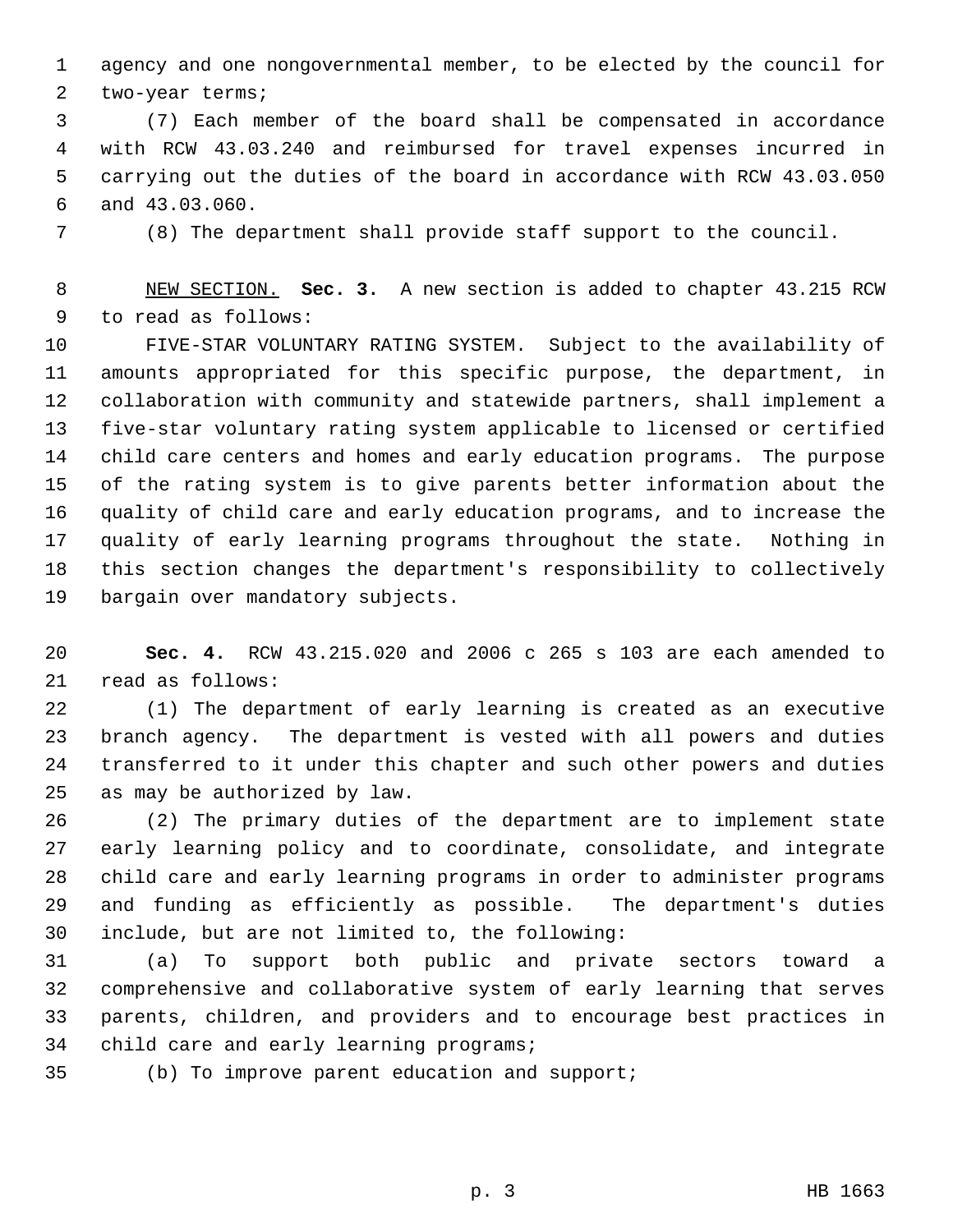(c) To carry out activities to improve the quality of early learning opportunities for young children including activities in cooperation with the private-public partnership;

(d) To administer child care and early learning programs;

 (e) To standardize internal financial audits, oversight visits, performance benchmarks, and licensing criteria, so that programs can function in an integrated fashion;

 (f) To assist in the implementation of the private-public partnership and cooperate with that partnership in pursuing its goals including providing data and support necessary for the successful work of the partnership;

 (g) To work cooperatively and in coordination with the early 13 learning council; ((and))

 (h) To collaborate with the K-12 school system at the state and local levels to ensure appropriate connections and smooth transitions 16 between early learning and K-12 programs; and

17 (i) Upon the development of an early learning information system, 18 to make available to parents timely inspection and complaint information through the internet and other means.

 (3) The department's programs shall be designed in a way that respects and preserves the ability of parents and legal guardians to direct the education, development, and upbringing of their children. The department shall include parents and legal guardians in the development of policies and program decisions affecting their children.

 **Sec. 5.** RCW 43.215.070 and 2006 c 265 s 108 are each amended to read as follows:

 (1) In addition to other duties under this chapter, the director shall actively participate in a nongovernmental private-public partnership focused on supporting government's investments in early learning and ensuring that every child in the state is prepared to succeed in school and in life. Except for licensing as required by Washington state law and to the extent permitted by federal law, the director of the department of early learning shall grant waivers from the rules of state agencies for the operation of early learning programs requested by the nongovernmental private-public partnership to allow for flexibility to pursue market-based approaches to achieving the best outcomes for children and families.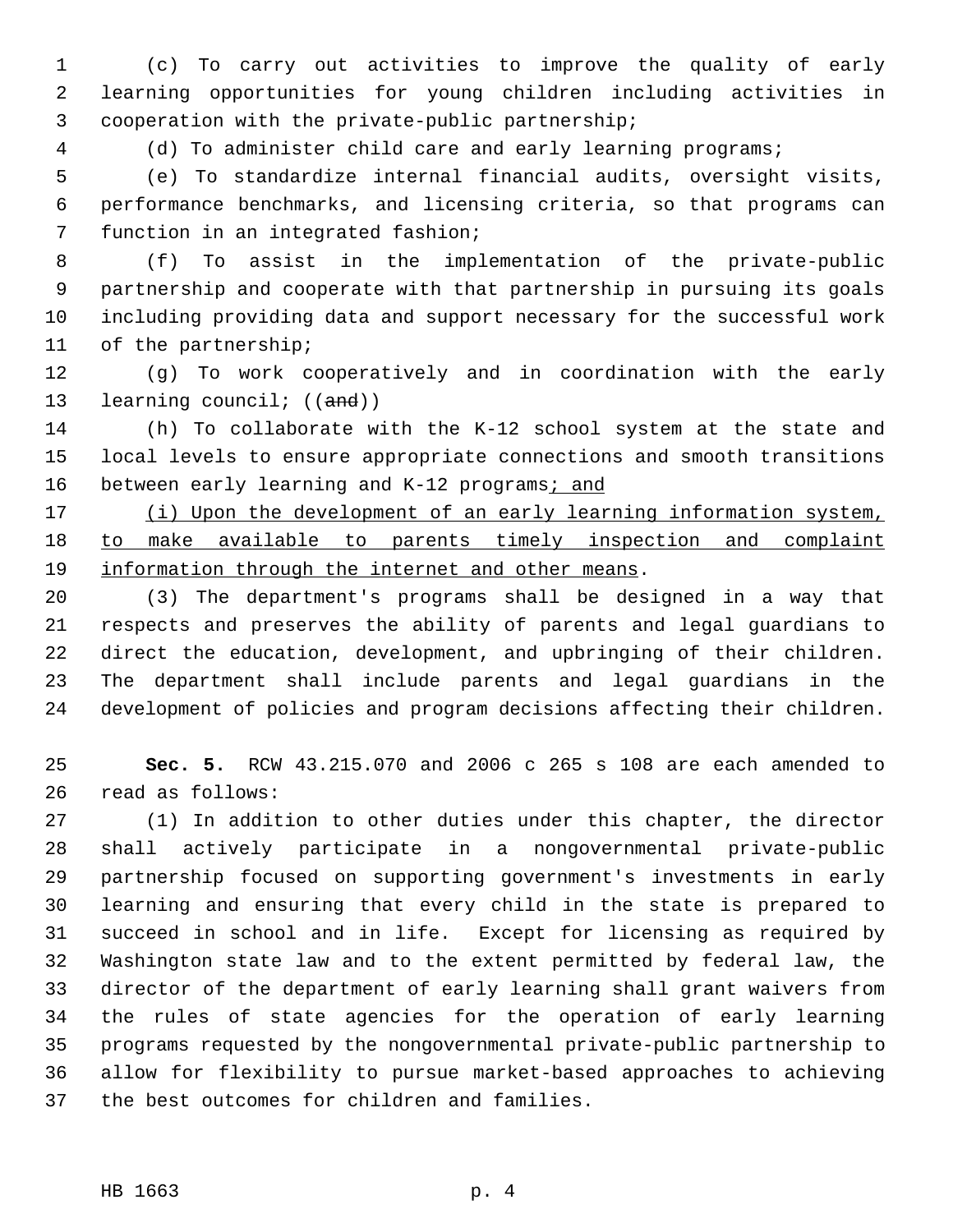(2) In addition to other powers granted to the director, the director may:

 (a) Enter into contracts on behalf of the department to carry out the purposes of this chapter;

 (b) Accept gifts, grants, or other funds for the purposes of this chapter; and

 (c) Adopt, in accordance with chapter 34.05 RCW, rules necessary to implement this chapter, including rules governing child day care and early learning programs under this chapter. This section does not expand the rule-making authority of the director beyond that necessary to implement and administer programs and services existing July 1, 2006, as transferred to the department of early learning under section 501, chapter 265, Laws of 2006. The rule-making authority does not include any authority to set mandatory curriculum or establish what must be taught in child day care centers or by family day care providers.

 (3) In order to meet its partnership responsibilities, the department shall:

 (a) Work collaboratively with the nongovernmental private-public partnership; and

 (b) Actively seek public and private money for distribution as grants to the private-public partnership.

 (4) In order to meet its partnership responsibilities, the nongovernmental private-public partnership shall:

 (a) Work with and complement existing statewide efforts by 26 enhancing parent education and support, child care, preschool, and 27 other early learning environments;

28 (b) Accept and expend funds to be used for quality improvement initiatives, including but not limited to parent education and support, and support the alignment of existing funding streams and coordination 31 of efforts across sectors;

 (c) In conjunction with the department, provide leadership to early learning private-public partnerships forming in communities across the state. These local partnerships shall be encouraged to seek local funding and develop strategies to improve coordination and exchange information between the community, early care and education programs, 37 and the K-12 system; and